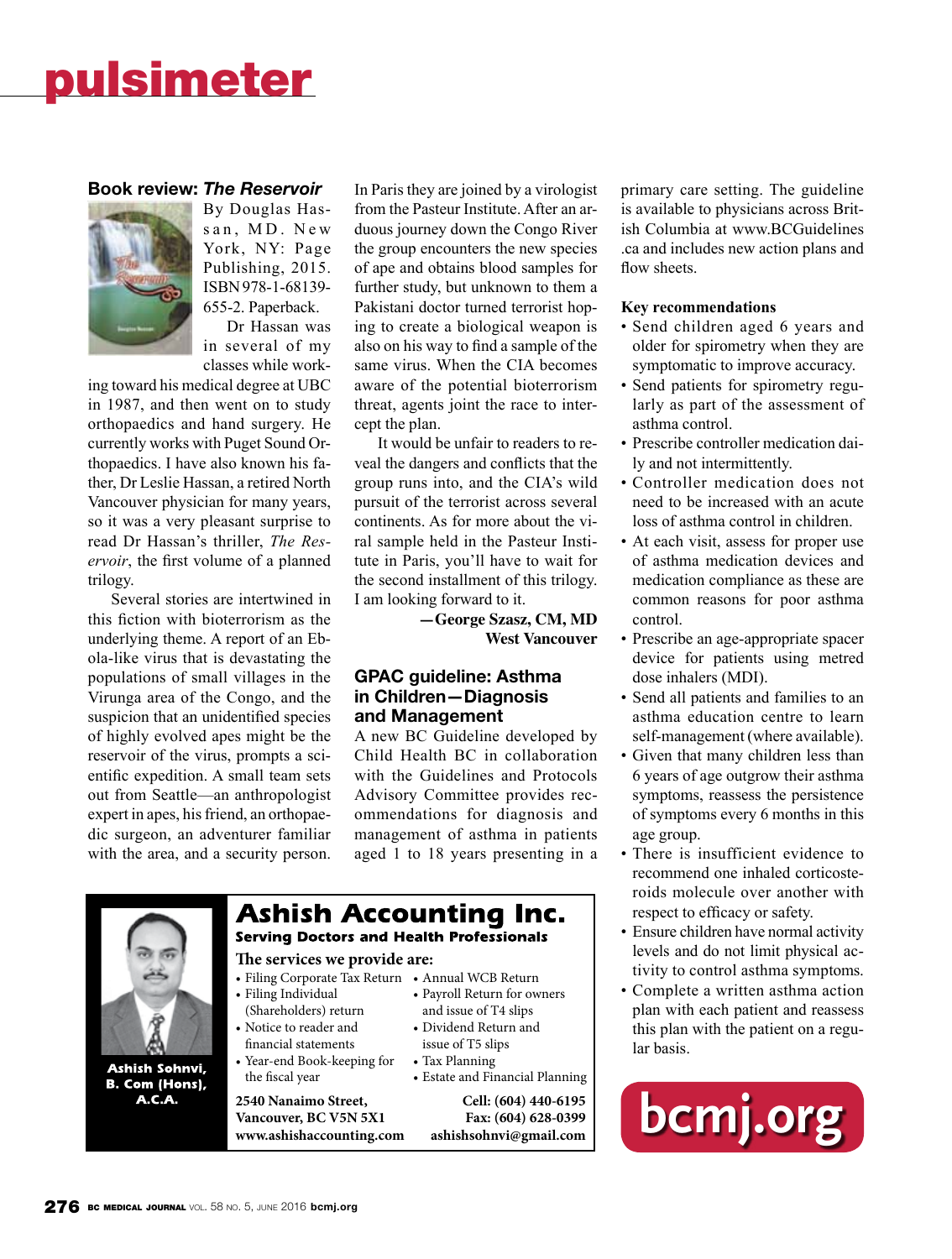#### **Resident Doctors of BC: 2015 award winners**

The annual Awards of Excellence recognize members of the health care community for their contributions to creating an optimal training environment for residents in BC. Congratulations to this year's winners.

#### Award of Merit: Dr Meghan Ho

The Award of Merit recognizes a resident who has shown outstanding initiative in resident health and well-being, promotion of the role of residents in the health care system, or advocacy and representation of residents that leads to improved work or learning environments.

Dr Meghan Ho, an internal medicine resident, advocated for a program to improve the training that junior residents receive so that the transition to senior resident is smoother. The resulting transition program has become a formal part of the internal medicine residency program with the full support of program administration.

#### Dr Patricia Clugston Memorial Award for Excellence in Teaching: Dr Jagdeep Ubhi

The Dr Patricia Clugston Memorial Award for Excellence in Teaching recognizes a physician clinical educator for his or her contributions to residents' medical education. The recipient will have created a safe learning environment that encourages self-inquiry, supports adult learning, and fosters within learners a desire to achieve their highest potential.

Dr Jagdeep Ubhi is program director of the UBC Obstetrics and Gynaecology Residency Program and the resident site director at Royal Columbian Hospital. His nominators noted that he is an excellent teacher who is calm and encouraging when teaching integral skills, and is always looking for innovative and effective ways to help residents learn. Additionally, he is timely and effective in his feedback, offering residents semiannual "fireside chats" to highlight their strengths and suggest improvements.

#### Residents' Advocate Award: Dr Andrew Campbell

The Residents' Advocate Award recognizes an individual who advocates for the personal, professional, or educational advancement of residents.

Dr Andrew Campbell is the program director of cardiac surgery and a staff congenital cardiac surgeon at BC Childen's Hospital and St. Paul's Hospital. He has advocated for simulation training for residents since becoming program director 5 years ago, and the simulations he developed have provided residents with invaluable experience to practise emergency scenarios and complex situations in a low-risk environment. He is a

*Continued on page 278*

## When medication is not enough...

Evidence supports adding psychotherapy to the treatment plan can help your patients find the emotional well-being and balance they are looking for.

**The Summit Counselling Group** is a collection of highly skilled Registered Clinical Counsellors with the experience and qualifications to address a full spectrum of emotional or psychological concerns. We provide exceptional care to children, adolescents, adults, couples, and families, seven days a week.

Easily accessible location. Sliding scale available. CVAP, ICBC and AFU accepted. Self-referrals welcome.

604-558-4898 **summit**counselling.ca



**Now we're here for you 24 hours a day, seven days a** 



The Physician Health Program of British Columbia now offers help 24/7 to B.C. doctors and their families for a wide range of personal and professional problems: physical, psychological and social. If something is on your mind, give us a call at 1-800-663-6729. Or for more information about our new services, visit www.physicianhealth.com.

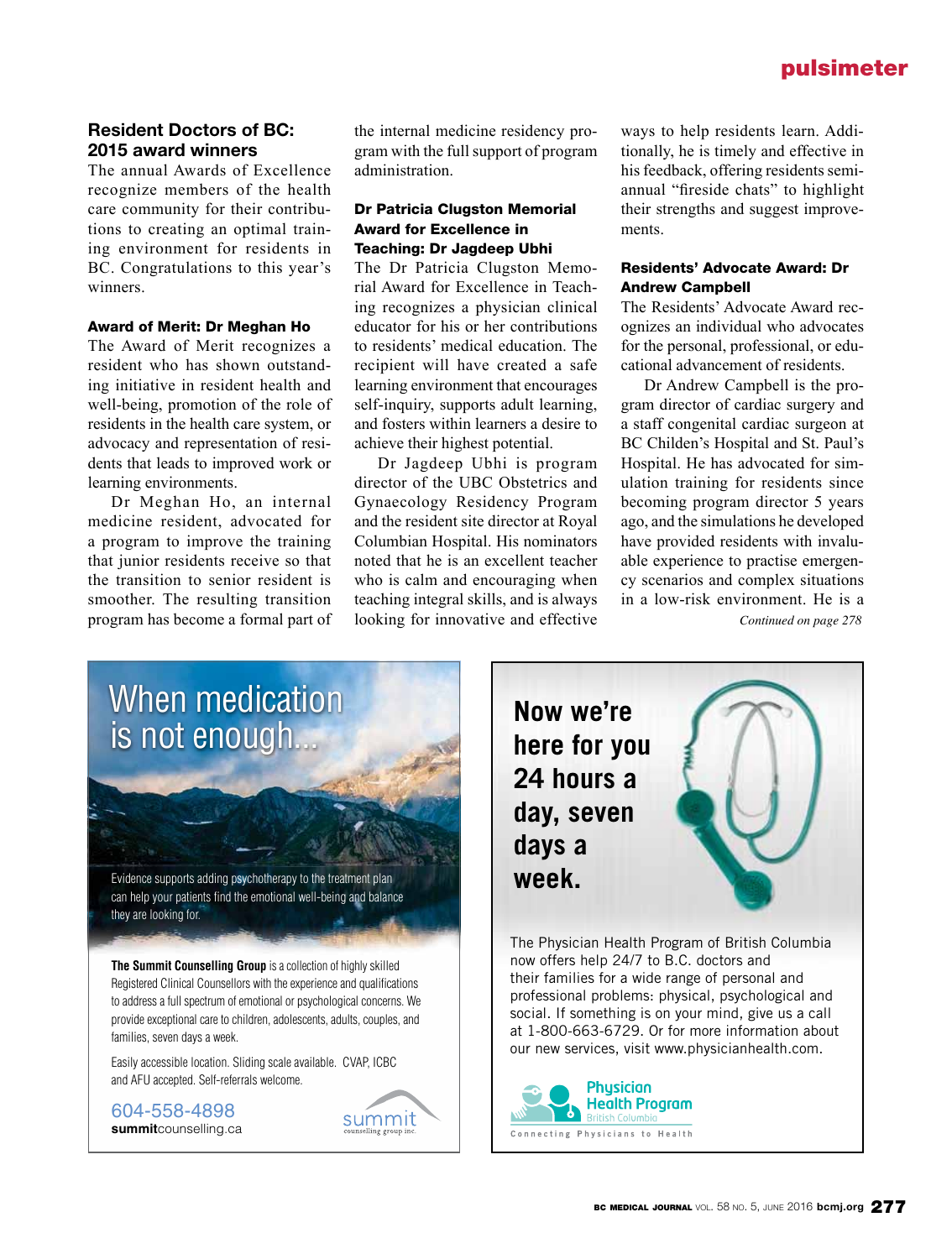#### *Continued from page 277*

staunch ally of resident well-being and provides support on a personal level by sharing meals with residents, accommodating illness and family needs, and adding physical health into academic sessions to promoting personal well-being.

Each award winner receives

\$1000 to donate to a charity of their choice and a personalized memento to recognize the achievement.

#### **Correction: Abusive head trauma**

The author of the article "Abusive head trauma: Evolution of a diagnosis" *(BCMJ* 2015;57:331-335) has corrected an error that appeared on pages 331, 332, and 334. The sentence that read "… the leading cause of traumatic death in children under 2 years of age …" should have read "… a leading cause. …" The corrected article is available at www.bcmj.org/articles/ abusive-head-trauma-evolution -diagnosis.





#### **CFMS national blood drive: The need is constant**

One in ten Canadian patients admitted to hospital receives blood products and, in most cases, from more than one donor. That's one reason why the Canadian Federation of Medical Students (CFMS) entered into a partnership with the Canadian Blood Services 39 years ago.

The CFMS represents over 8400 medical students across Canada who are committed to helping others in every way possible. The CFMS is a Canadian Blood Services Partners for Life organization and pledges an annual goal for blood donations because the need is ongoing. Less than 4% of eligible Canadians give blood, yet half of Canadians have

either needed blood or know someone who has. In 2015 we collected 1326 units of blood, surpassing our goal of 1225 units. Therefore, our 2016 goal is to reach 1350 units.

#### **Annual Phlebotomy Bowl**

To encourage blood donations and to raise awareness, the CFMS runs a friendly 6-month-long (September through February) competition between medical schools to track which school accumulates the most donations and first-time blood donors. This competition, appropriately named the Phlebotomy Bowl, pits medical schools against one another. Students register as donors through their school's Partners for Life number, and donations are tracked by Canadian Blood Services at local blood clinics. Results are then converted from absolute numbers into a per capita rate, and the winning schools receive engraved plaques from Canadian Blood Services at the end of the competition.

Our 2015–16 Phlebotomy Bowl was a great success, resulting in 754 lifesaving donations and 98 new blood donors. McMaster University placed first in the Most Donations Per Capita category, followed by Queen's University and the University of Saskatchewan. McMaster University took first again in Most New Donors, followed by the University of Ottawa and Queen's University. The next Phlebotomy Bowl will start in September 2016. That

being said, don't wait to donate. The need is constant.

The CFMS sincerely thanks the junior and senior blood champions at each medical school across Canada for their volunteered time and dedication to this important cause. Blood champions are medical students who work hand in hand with their local territory managers to plan blood drives at their schools year round. They go above and beyond in encouraging their peers to donate blood, while helping at blood-typing events (called What's Your Type?) and stem-cell cheek swabbing events held on campus.

CFMS is also looking into actively participating in stem-cell registration events. The national stem-cell network matches donors to patients who need stem-cell transplants. Stem cells are used to treat more than 80 blood-related diseases and disorders, and less than 25% of patients who need transplants will find a match in their family. If you are between 17 and 35 years old, you can contribute to the Give Life campaign by donating stem cells. Please register today at www.blood .ca/stem-cells.

To find out how you can help your medical school win the coveted Phlebotomy Bowl while Giving Life, contact me at salima. abdulla89@gmail.com.

**—Salima Abdulla, BSc CFMS National Blood Drive Officer UBC Medicine, Class of 2017**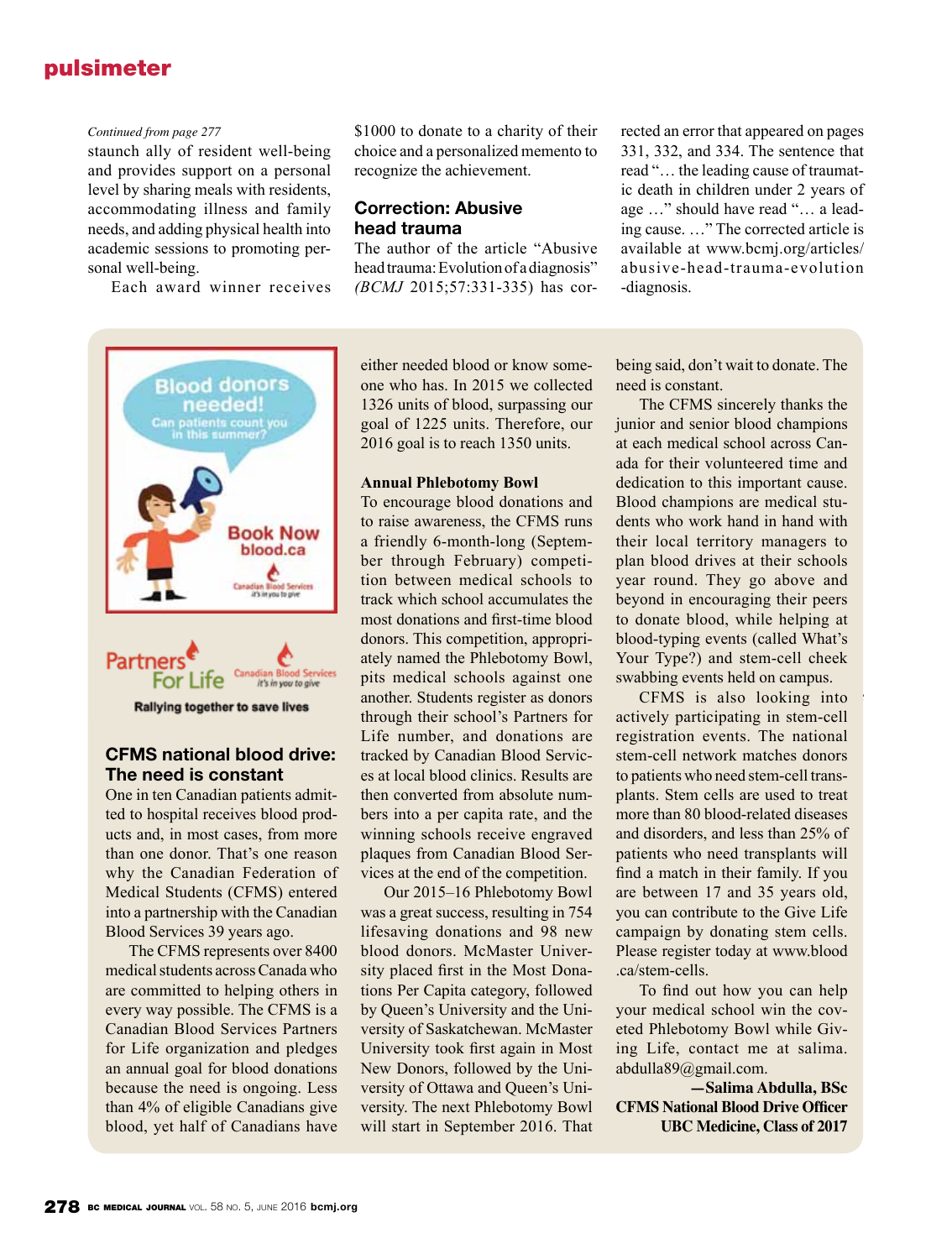

#### **Doctors of BC annual report: This is leadership**

The 2015–16 annual report celebrates a few of your colleagues who are pioneers in their respective fields—BC physicians offering forward-thinking innovation and medical leadership in a diversity of practice areas.

- Dr Arun Jagdeo: Shaping and improving residents' experiences and residency education, and expanding the scope of Resident Doctors of BC.
- Dr Davidicus Wong: Inspiring patients to embrace health education, and bringing evidence-based health information to the public.
- Dr Ahmer Karimuddin: Fostering a collaborative, comprehensive approach to Enhanced Recovery programs for patients undergoing surgery.
- Dr Fiona Duncan: Supporting local, regional, and provincial initiatives to lead primary care.
- Dr Sandy Whitehouse: Transform-

ing care for youth growing up with complex health conditions.

The core elements, which scan the association's work in supporting members, are also represented: the message from the CEO, reports from the president and the chair of the Board, financial highlights, and reports from all Doctors of BC committees in the *White Report.*

Explore this year's report at www .doctorsofbc.ca/who-we-are/annual -report.